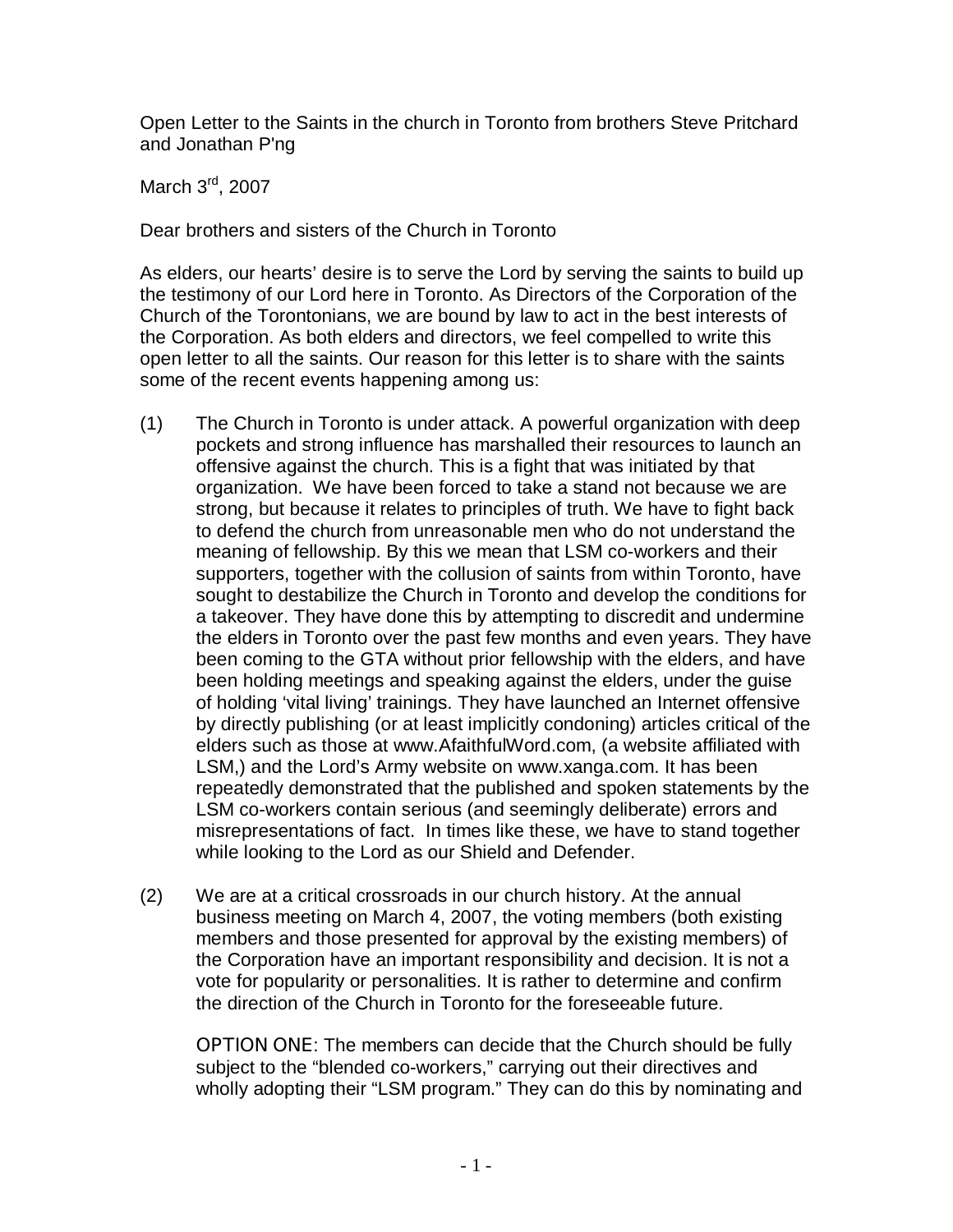voting for a set of directors who are "one with the blended co-workers", and aligned with LSM with all that it entails.

**OPTION TWO**: The members can endorse the set of directors (elders) nominated by the Toronto eldership. By doing so they give the Toronto eldership a "vote of confidence," providing a mandate for the Church to maintain its present direction as a genuine local church, taking '*the Bible as our unique standard*,' answering to the Lord and led by the local eldership. In this case, the Church will continue to be served by the current "full-timers" (subject to the elders' oversight). The Church will also maintain fellowship with other genuine local churches, both nearby and further away. These points correspond to core biblical principles taught by W. Nee and W. Lee.

We call on all the members to stand with the Lord, with the Bible, with the Truth and with the Church.

**(3)** All means have been used to stop or frustrate this business meeting. False rumours have been spread about us on the Internet, through emails, and whispering campaigns. The latest salvo was a motion for an injunction filed by David Wang, Ron MacVicar, David Chao, Anne Chao and Pat Auclair against Stephen Pritchard, Jonathan P'ng and THE CHURCH OF THE TORONTONIANS. The motion sought to prohibit us "from directly or indirectly presenting a motion or holding a vote to recommend or accept new voting members" unless we follow their procedures. The motion also sought costs on a substantial indemnity basis. David and Ron in their open letter (25 February, 2007) to the saints in Toronto say that they are praying that the will of God be done. We have also been praying that the will of God be done. God our Father, the Righteous Judge, has apparently heard all our prayers and through the earthly judicial system has rendered a verdict. Yesterday, Justice Himel, a judge at the Ontario Superior Court of Justice heard the arguments on both sides, was not persuaded by the arguments of David, Ron and the others (the applicants), denied their motion for an injunction and awarded costs to us. In order to obtain the injunction, the applicants had to satisfy a three-part legal "test". Justice Himel ruled that the applicants failed on the first part of the test, which has a low threshold. The applicants did not establish that there was a serious issue to be tried. The applicants also failed on the second and third parts of the test.

## **The court ruling made it clear that we as directors were clearly acting within our jurisdiction in admitting new members.**

Throughout this turmoil we have felt the peace of the Lord. Though the outward situation at times appears stormy with strong winds and tossing waves, the Lord is assuring us not to fear because He is with us "in the boat". In due time the boat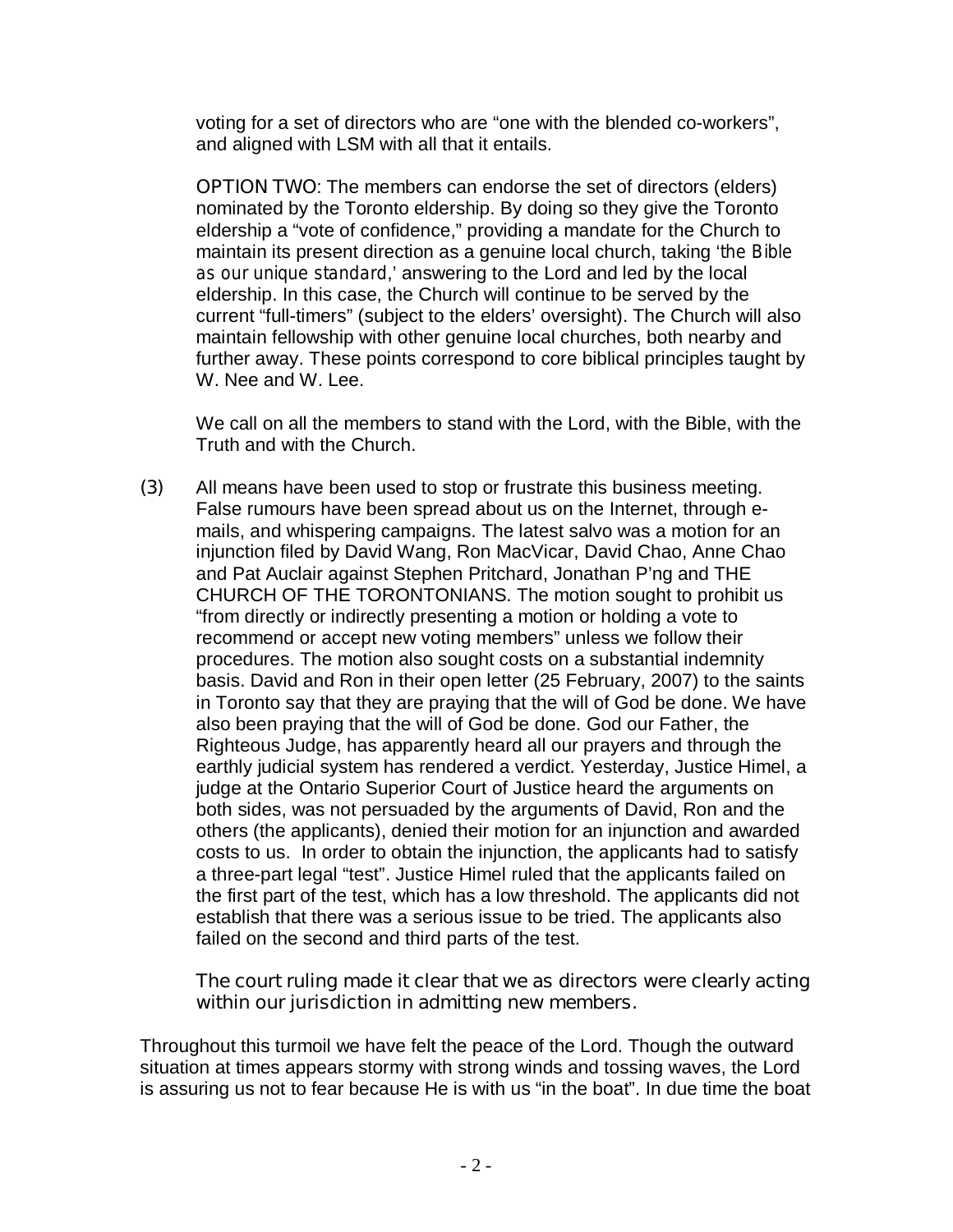will reach the other side where land is (stability). We see the light at the end of the tunnel. We also see a glorious future for the Church in Toronto where the saints have the freedom to follow the Spirit, to grow in life and exercise their gifts, and gain the Lord. We will have more fellowship with you saints about this after the business meeting when the sky is clearer.

We also feel that we need to address briefly in point form the accusations of David Wang and Ron MacVicar in their open letter. These are given below.

## **The Plot to bring the church under LSM Control**

- On November  $1<sup>st</sup>$ , 2006 brothers Ron and David met with lawyers (despite early denials) along with brother Minoru Chen to see how to handle the elders' refusal to go along with the warning letter quarantining Titus Chu, Nigel Tomes & others.
- In their own writings they admit there is similarities between what happened in Vancouver in the early 90's and what is happening here in the past few months. See the article 'Vancouver Maneuver' for more details.
- The following statements were made by brother Minoru Chen at a (so-called) 'Shepherds Fellowship' meeting. These points were given me from notes taken by brother Benny Law of Mississauga. It should be understood that some of the language is in 'code' and we have added the uncoded explanation in *italics*.
	- Ø He cited Leviticus 14 as God's ordination of how to deal with leprosy (corporate sin) in a house (*meaning the Church*. Note:We disagree with this on the grounds that only the Lord has the authority to remove a lampstand (Rev 2:5)).
	- Ø Both **Toronto** and Montreal were named, as well as London, Ontario.
	- Ø He said, The problem has to be brought to the priest (Christ and the **coworkers**).
	- Ø **"In some cases, the whole house has to be torn down and rebuilt."** (*Indicating a local Church may be "terminated"- see below*)
	- Ø **We "Need a new beginning in Eastern Canada. Don't just fix the old things."**
	- Ø New stones are being raised up under the ministry's leading. (*The 'old stones" are removed. This is related to workers etc being "kicked out"*)
	- Ø Need to do a lot of replastering.
	- $\emptyset$  Eastern Canada is leading (in the new plastering); even the U.S. is behind.
	- Ø **"Some churches may need to be terminated."** *("Toronto")*
	- Ø Full-time workers are here to support.
- David Wang was leaking confidential information about the board discussions and seeking direction (via E-mail) from Anaheim, California during a recess in a board of directors meeting. These are documents we obtained during the recent court proceedings and indicate they are quite willing to take direction from Anaheim and treat it as the head quarters. *See Email One*.
- A week later James Kuan, (the Defense and Confirmation Project (DCP) legal counsel in California,) in a letter about events in Toronto to other brothers from Anaheim stated "we now have some major decisions we need to make going forward …". *See Email Two*.

## **Answers to Accusations Regarding Steps Taken to Curtail Turmoil**

• Historically we have video taped certain meetings of the church. Since an ugly display by the saints in H1E1 on October 22<sup>nd</sup>, 2006 which was fortuitously being taped as a ministry meeting we felt to continue with taping the ministry meetings and